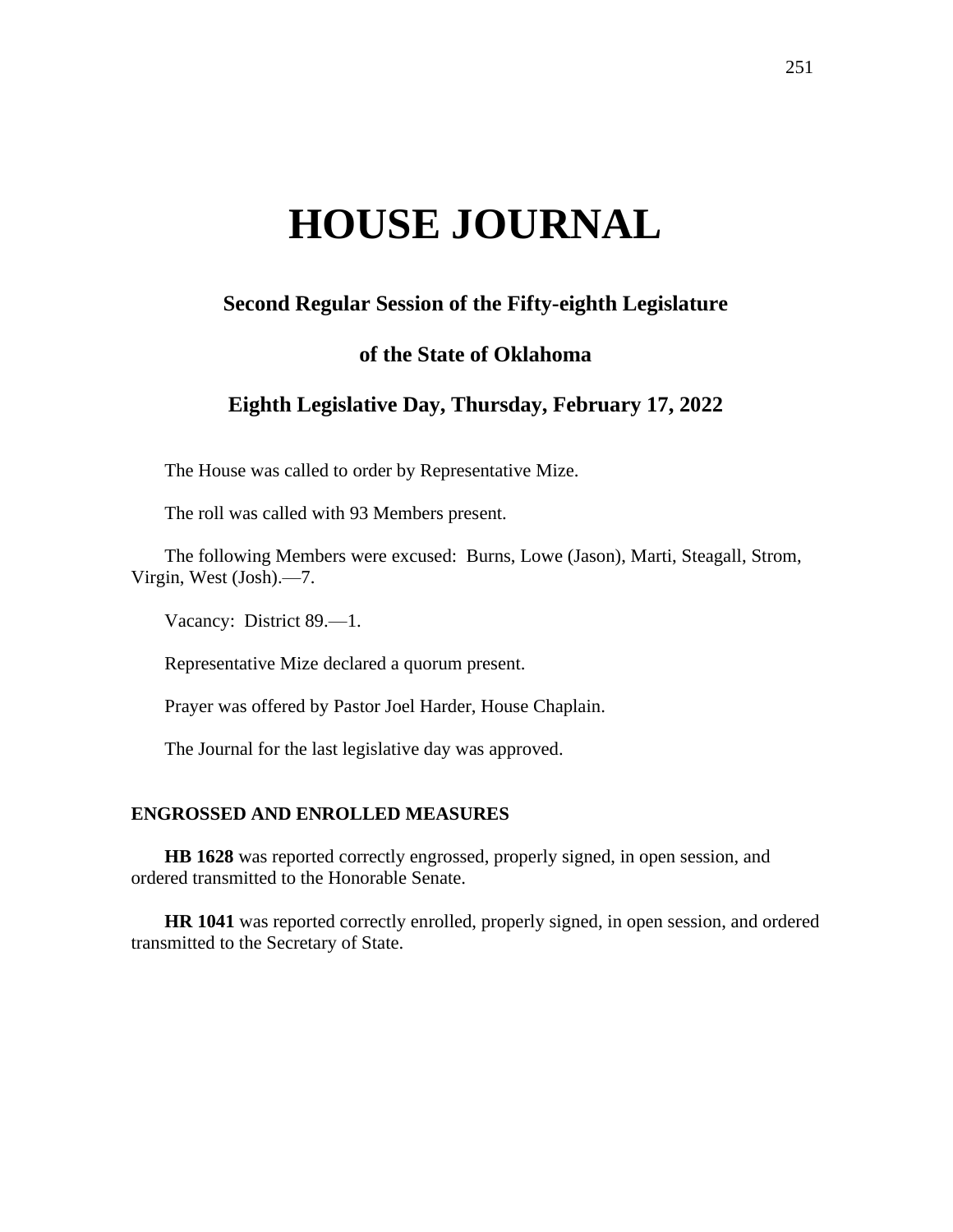#### **MEASURES REASSIGNED**

The following measures were reassigned:

**HB 2036** − Withdrawn from Rules and referred to Alcohol, Tobacco and Controlled Substances.

HB 2065 − Withdrawn from Rules and referred to Appropriations and Budget.

**HB 2667** − Withdrawn from Rules and referred to Transportation.

**HB 4189** − Withdrawn from Criminal Justice and Corrections and referred to Rules.

**HB 4191** − Withdrawn from Criminal Justice and Corrections and referred to Rules.

**HB 4197** − Withdrawn from Rules and referred to General Government.

#### **MESSAGES FROM THE SENATE**

Announcing the passage of **SBs 1146, 1179, 1253, 1269, 1333, 1345, 1368, 1370, 1398, 1410** and **1750**. The above measures were introduced and read for the first time.

**SB 1146** − By Hicks of the Senate and Boatman of the House.

An Act relating to state employees; amending 74 O.S. 2021, Section 3601.1, which relates to full-time-equivalent employees; increasing authorized number of employees for the State Board of Licensed Social Workers; updating references; providing an effective date; and declaring an emergency.

**SB 1179** − By Simpson of the Senate and Hardin (Tommy) of the House.

An Act relating to commissions and hospitals; amending 72 O.S. 2021, Section 63.10, which relates to establishment of training programs; modifying training programs; updating statutory language; clarifying period of time for certain reimbursements; and declaring an emergency.

**SB 1253** − By Dugger and Stanley of the Senate and Kendrix of the House.

An Act relating to the Oklahoma Accountancy Act; amending 59 O.S. 2021, Section 15.1A, which relates to definitions; modifying definition to include certain examination; updating statutory language; and providing an effective date.

**SB 1269** − By Simpson of the Senate and Hardin (Tommy) of the House.

An Act relating to the Military Department of the State of Oklahoma; allowing the Military Department to make certain purchases for information services; amending 62 O.S. 2021, Section 34.12, which relates to duties of the Information Services Division; providing certain exemption; providing for codification; and providing an effective date.

**SB 1333** − By Simpson of the Senate and Hardin (Tommy) of the House.

An Act relating to cemeteries and graves; amending 72 O.S. 2021, Section 165, which relates to the Union Soldiers' Home; describing parcel of real property; authorizing certain real property to be transferred from the Adjutant General to the Oklahoma Department of Veterans Affairs under certain condition and within a certain time frame; repealing 44 O.S. 2021, Section 118, which relates to the Union Soldiers' Home; and declaring an emergency.

**SB 1345** − By Hall of the Senate and Boatman of the House.

An Act relating to labor; amending 40 O.S. 2021, Section 165.1, which relates to definition; providing definitions; amending 40 O.S. 2021, Section 165.2, which relates to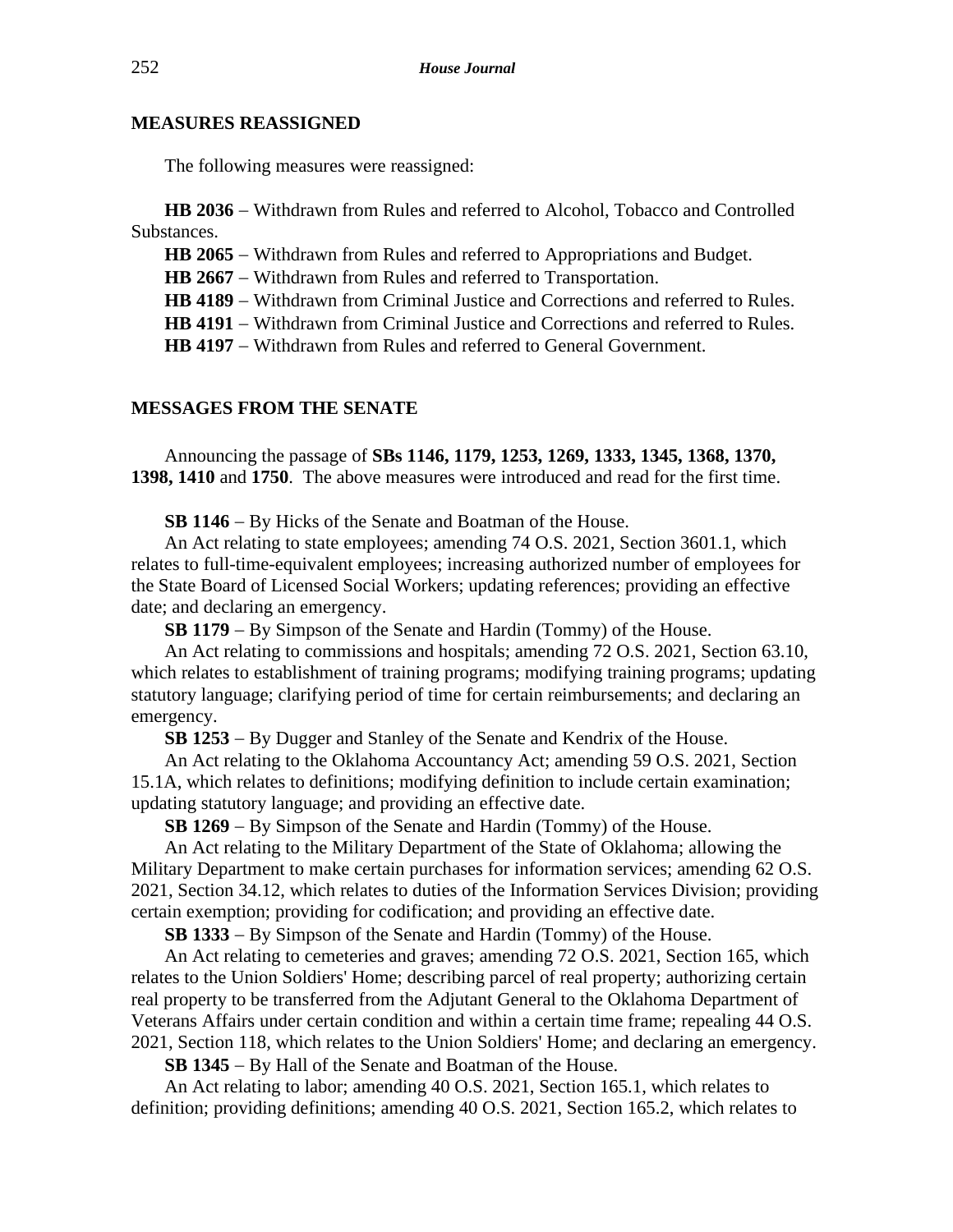payment of wages; providing provision for employer to use certain wage payment option under certain condition; making language gender neutral; and providing an effective date.

**SB 1368** − By Taylor of the Senate and Boles of the House.

An Act relating to oil and gas; amending 52 O.S. 2021, Section 318.1, which relates to evidence of financial ability for drilling and operating wells; modifying Category B surety amount; providing for tiered surety amount based on number of operating wells; and providing an effective date.

**SB 1370** − By Matthews of the Senate and Lowe (Jason) of the House.

An Act relating to the Council on Law Enforcement Education and Training; amending 59 O.S. 2021, Section 1750.3, which relates to powers and duties; requiring certain training curriculum requirements; and providing an effective date.

**SB 1398** − By Rosino of the Senate and Hill of the House.

An Act relating to public health; amending 63 O.S. 2021, Section 1-119, which relates to collection of health care data; amending 63 O.S. 2021, Section 1-120, which relates to confidentiality of data; deleting requirements relating to the Health Care Information Advisory Committee; repealing 63 O.S. 2021, Section 1-122, which relates to the Health Care Information Advisory Committee; updating statutory reference; and providing an effective date.

**SB 1410** − By Taylor of the Senate and Mize of the House.

An Act relating to energy; creating the Oklahoma Emergency Energy Availability Act of 2022; providing short title; defining terms; directing certain entities to develop certain energy plans; requiring certain entities to include a certain number of energy sources in an energy policy or emergency energy plan; directing the Oklahoma Department of Emergency Management to promulgate rules for certain provisions; providing for codification; and providing an effective date.

**SB 1750** − By Daniels of the Senate and Kannady of the House.

An Act relating to home inspections; amending 59 O.S. 2021, Section 858-622, which relates to definitions; expanding definition; allowing for pricing options for services provided by home inspectors; and declaring an emergency.

## **CHANGE IN AUTHORSHIP**

The following measures had a change in principal House author:

**HB 2533 -** Remove Representative Kannady as principal House author and substitute with Representative Humphrey

**HB 3158 -** Remove Representative West (Kevin) as principal House author and substitute with Representative Humphrey

**HB 3205 -** Remove Representative Williams as principal House author and substitute with Representative Talley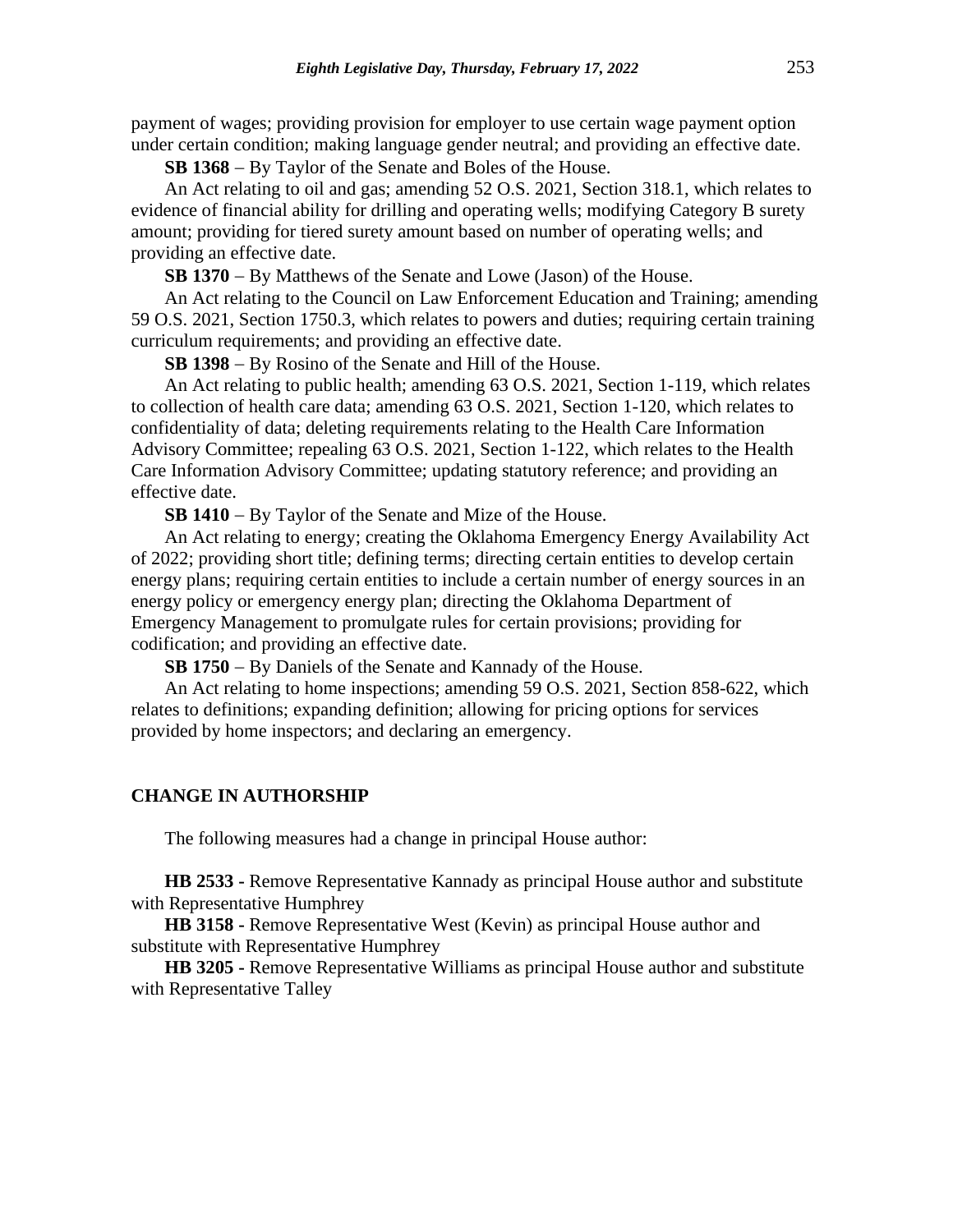**HB 3381 -** Remove Representative Moore as principal House author and substitute with Representative Dobrinski

**HB 3835 -** Remove Representative Newton as principal House author and substitute with Representative Martinez

**HB 3920 -** Remove Representative Pfeiffer as principal House author and substitute with Representative Smith

**HB 4358 -** Remove Representative Hill as principal House author and substitute with Representative Boatman

#### **COMMITTEE REPORTS**

The following were reported by the committees named, ordered printed and placed on the Calendar unless otherwise indicated:

DO PASS:

**HB 2979** − Agriculture and Rural Development, Authored by Senator Burns (principal Senate author)

**HB 3053** − Criminal Justice and Corrections, Authored by Senator Paxton (principal Senate author)

**HB 3074** − Criminal Justice and Corrections, Coauthored by Representative(s) Kerbs, Roberts (Sean), and Authored by Senator Bergstrom (principal Senate author)

**HB 3087** − Criminal Justice and Corrections, Authored by Senator Leewright (principal Senate author)

**HB 3134** − General Government

**HB 3135** − Criminal Justice and Corrections

**HB 3146** − General Government, Coauthored by Representative(s) Brewer, Miller, and Authored by Senator Quinn (principal Senate author)

**HB 3171** − Technology

**HB 3380** − Public Health

**HB 3403** − Energy and Natural Resources, Authored by Senator Allen (principal Senate author)

**HB 3413** − Tourism, Authored by Senator Leewright (principal Senate author)

**HB 3636** − Energy and Natural Resources, Authored by Senator Bullard (principal Senate author)

**HB 3645** − Common Education, Authored by Senator Pemberton (principal Senate author)

**HB 3646** − Tourism, Coauthored by Representative(s) Moore, and Authored by Senator Leewright (principal Senate author)

HB 3647 – Tourism, Coauthored by Representative(s) Moore, and Authored by Senator Leewright (principal Senate author)

**HB 3656** − Common Education, Authored by Senator Weaver (principal Senate author)

**HB 3740** − Transportation, Authored by Senator Montgomery (principal Senate author)

**HB 3823** − Common Education, Authored by Senator Jech (principal Senate author)